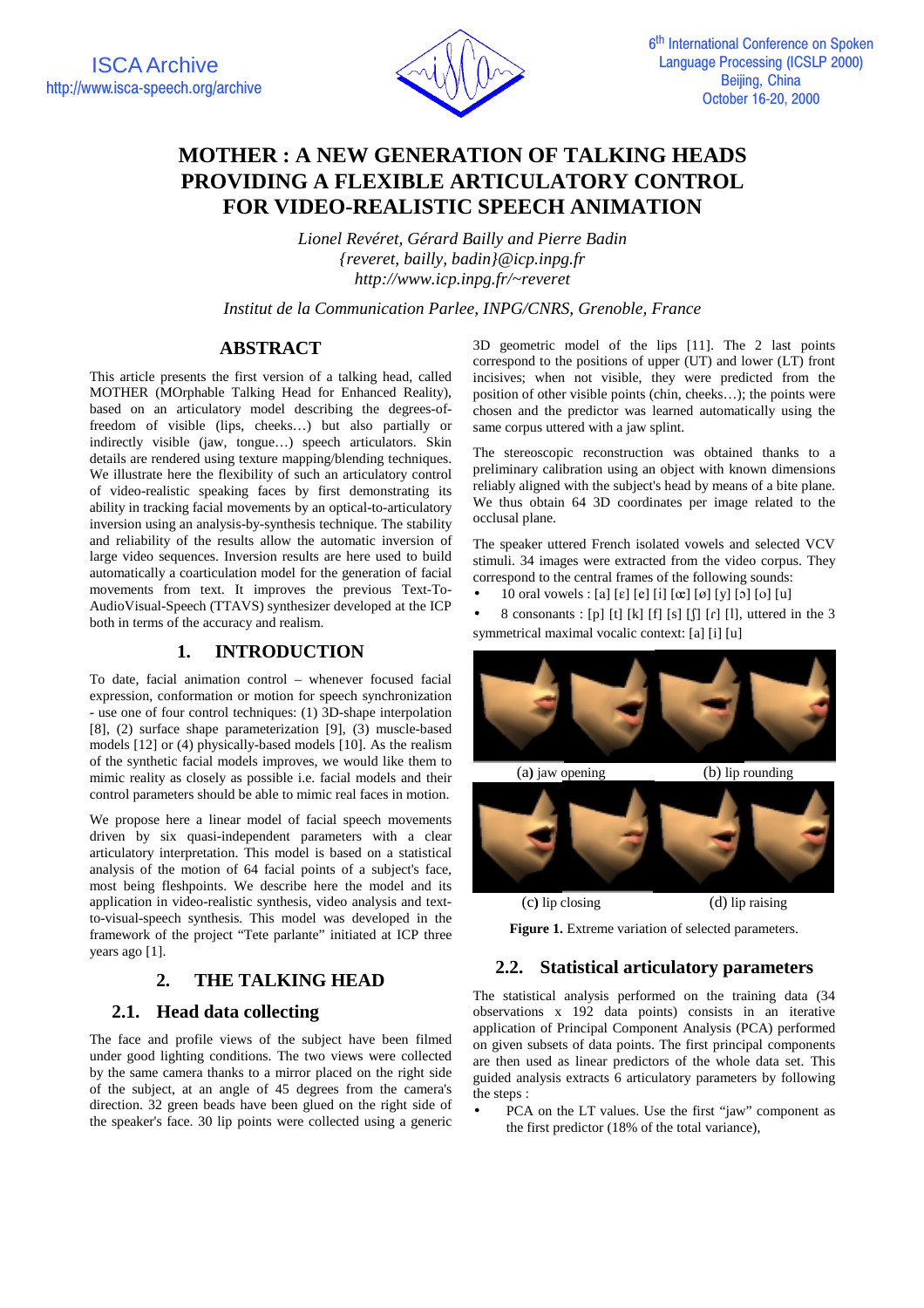- PCA on the residual lips values. Use the first three "lip" components as the second, third and four predictor (resp. 72.6, 3.8, 2.1% of the variance),
- Use the second "jaw" component as the fifth predictor (0.4% of the variance),
- PCA on the residual values. Use the first component as the sixth predictor (0.8% of the variance).

These six parameters account for 97.7% of the total variance. They have been labeled are a posteriori as : jaw opening (see Figure 1a) and jaw advance, lips protrusion, lips closing (mainly required for bilabials), lips raising (mainly required for labiodental fricatives) and "pharyngeal" motion.

#### **3. VIDEO-REALISTIC SYNTHESIS**

In order to render a video-realistic face, a polygonal mesh connecting the 64 facial points was defined. Textures were captured on images of the real face of the speaker (we currently use the same images used for training the articulatory model. Work is in progress for capturing textures on the unmarked subject's face). Morphing and blending techniques were then applied to these textures.

#### **3.1. Mesh and morphing**

The lip mesh is computed from a polynomial interpolation between the 30 lip control points [11]. The adjustable mesh density has been fixed to 144 quads. For the rest of the face, no extra point has been added by interpolation. A mesh of 39 triangles have been sewn to the lip mesh in order to ensure geometric continuity between lips and skin.

Most 3D accelerating graphic cards support standard morphing techniques using a bilinear transformation at the pixel level. This popular synthesis technique allows video-realistic rendering of textures despite a crude mesh (Figure 2).



**Figure 2.** Texture mapping and morphing.

#### **3.2. Blending**

Despite of texturing, some details of the face could not be adequately rendered because of the coarse density of the mesh. Typically the fading/grooving movement of the "naso-genian" wrinkle (between cheek and mouth) could not be obtained by only one original texture. This wrinkle is particularly salient for spread vowels ([i], [e]) : if the sole texture is taken from a rounded posture (such as in [u], [y], or [3]), the wrinkle will not appear when spreading the lip (Figure 3.a.).

To solve this problem, 5 textures  $T_{i=1..5}$  have been morphed and linearly blend ("alpha blending"). These textures are extracted from 5 "extreme" meshes M<sub>i</sub>. These meshes are automatically chosen as different as possible from each other. If  $S(M_t, M_s)$ ,  $T<sub>s</sub>$ ) is the morphing function that lays down the texture  $T<sub>s</sub>$  of a source mesh  $M<sub>s</sub>$  to a target mesh  $M<sub>t</sub>$ , the resulting image for any mesh M is obtained by the following equation:

$$
I(M)=\sum_{i=1}^5\alpha_i(M)\mathrm{S}\big(M,[M_i^{\text{[ref]}};T_i]\big)
$$

Blending factors  $\alpha$  are estimated as a function of the Euclidean distances between all points of the two meshes  $M$  and  $M_i$ , noted *d*(*M*, *Mj*):

$$
\alpha_i(M)=e^{-k_i d(M,M_i)}
$$

The weighting factors  $k_i$  are optimized for the 34 training images such as:

$$
k_i = \arg\min\left[\sum_{i=1}^{34} d\left(M_i, \sum_{j=1}^{5} \alpha_j (M_i) M_j^{[reg]}\right)\right]
$$

Figure 3 shows an example of the resulting morphing/blending procedure.



**Figure 3.** Morphing/blending results. (a) morphing with one texture taken from the realization of the neutral vowel [oe], central image is the targeted original image, (b) 5 blended textures.



**Figure 4.** 3D model of the jaw (opening gesture).



**Figure 5.** 3D model of the tongue (from Badin et al [1]).

#### **3.3. Partially visible/hidden articulators**

The position of the lower and upper front incisives are predicted by the linear model. A jaw and teeth 3D models have been attached to these points. The motion of the jaw is geometrically controlled as a combination of a rotation around the condoiles axes and a translation in the medio-sagital plan (Figure 4).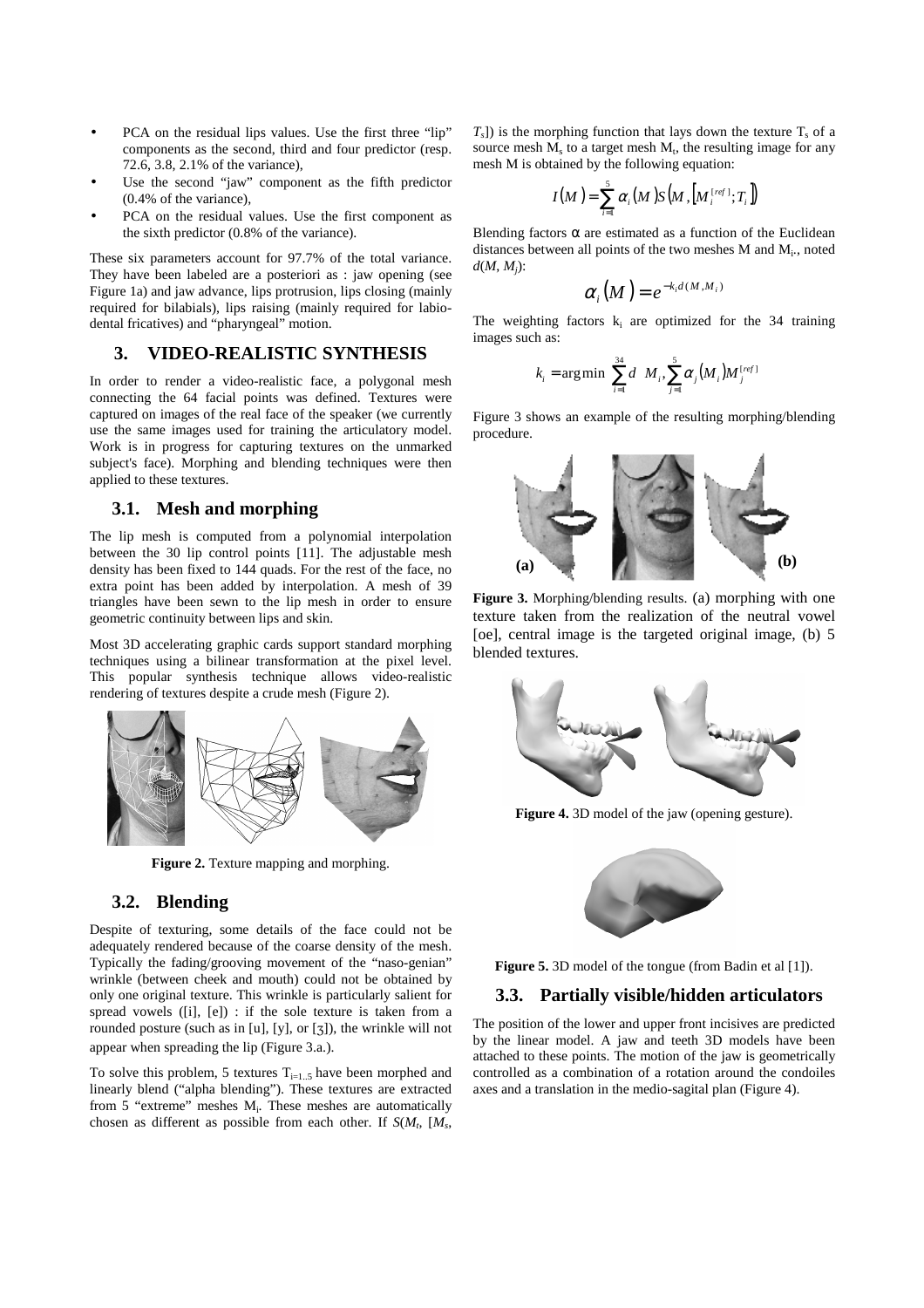A 3D tongue model is currently under development and will be incorporated in a later version of the facial animation system (Figure 5).

#### **4. TRACKING MOVEMENTS**

Without lip make-up nor fleshpoint marking, a bottom-up analysis (from the pixel to the geometry) can not deliver directly the position of mesh points such as the feature points recommended by the MPEG4 consortium. Firstly we need regularization procedures for recovering 3D flesh points coordinates from their 2D projection. Secondly except for the lip contours, where active shape models [66] can converge towards the appropriate changes of the image's gradient, these flesh points are not tractable. Furthermore, even in case of the lips, contrasts between face regions may be weak and lightening conditions may vary.

#### **4.1. An analysis-by-synthesis scheme**

Pattern matching has been widely used for estimating head motion. Few projects [3, 11] apply an analysis-by-synthesis technique for recovering also facial movements because of the complexity of the forward model both in terms of geometry and texture. The general outline of an analysis-by-synthesis tracking system consists in estimating the control parameters of a forward model of the articulatory-to-geometric transformation via the estimation of a "distance" between the image and the projected model.



Figure 6. Estimating movements by an analysis-by-synthesis procedure.

Here, the forward model defines the geometry of the 3D mesh controlled by a few articulatory parameters. The projection consists in (a) selecting the pixels of the image corresponding to the projection of regions of the 3D mesh, (b) computing a distance between the synthesized and expected textures of the selected regions. A feedback control adapts articulatory parameters in order to minimize this distance (Figure 6).

Thanks to the good quality of the texture mapping process described above, we developed a face and head motion tracking system using the articulatory model and the video-realistic rendering described in previous sections : the distance between the image and the projected model will be simply the cumulated RMS between the synthetic and actual colors of all pixels of the projected face.

#### **4.2. Results on test data**

The test data consists of a sequence of 169 images. The same speaker uttered the sequence of logatoms [apa] [ipi] [upu]. The articulatory parameters are estimated by a dichotomic gradientdescent initiated on frame 1 by setting all parameters to zero (neutral position). The gradient-descent of the following frames is initiated by the parameters estimated for the previous frame. The tracking results in an average error of 12.8±0.8 (for 256 levels  $= 5.0\%$  error reconstruction). The Figure 7 shows the trajectories of some estimated articulatory parameters. They evolve in accordance with phonetic knowledge: jaw opens for [a] and rises slowly for [i] and [u]; lip and jaw close in synergy for [p]; and lips are rounded for the whole sequence [upu] as a result of coarticulation. The projection error raises for all realizations of [p]: a better collision model, taking into account the non-linear geometric deformations of the lips due to compression, is under development.



Figure 7. Tracking results on test data as a function of time. From top to bottom: (a) average error in color level (limits of 10 and 19.4 correspond to the optimal results on training data and to the error obtained by maintaining the neutral configuration across the whole sequence); (b) the acoustic signal; (c) jaw opening; (d) lip protrusion, (e) lip closure.

#### **5. TEXT-TO-VISUAL SYNTHESIS**

#### **5.1. Parametrizing coarticulation**

Le Goff and Benoit [5] proposed a Text-To-Visual-Speech system based on the model of Cohen and Massaro for coarticulation synthesis [4]. They automatically learn the characteristics of the target and dominance functions from real data. They reported some difficulties for bilabial stops: although these consonants are subjected to coarticulation effect due to their vocalic context, the occlusion must be strictly respected for a correct audiovisual intelligibility. The same problem arose for labio-dental fricatives, which were perceived as bilabial occlusives in intelligibility tests. This result suggests that coarticulation can not reduced to a simple blending of overlapping gestures. Öhman's coarticulation model [7] offers a more cognitive and robust blending, where vocalic and consonant gestures are first identified. Any geometrical parameter of a VCV continuum – or articulatory parameter by extension – is expressed across time as:

$$
p(x,t) = v(x,t) + k_c(t) \cdot w_c(x) \cdot [c(x) - v(x,t)],
$$